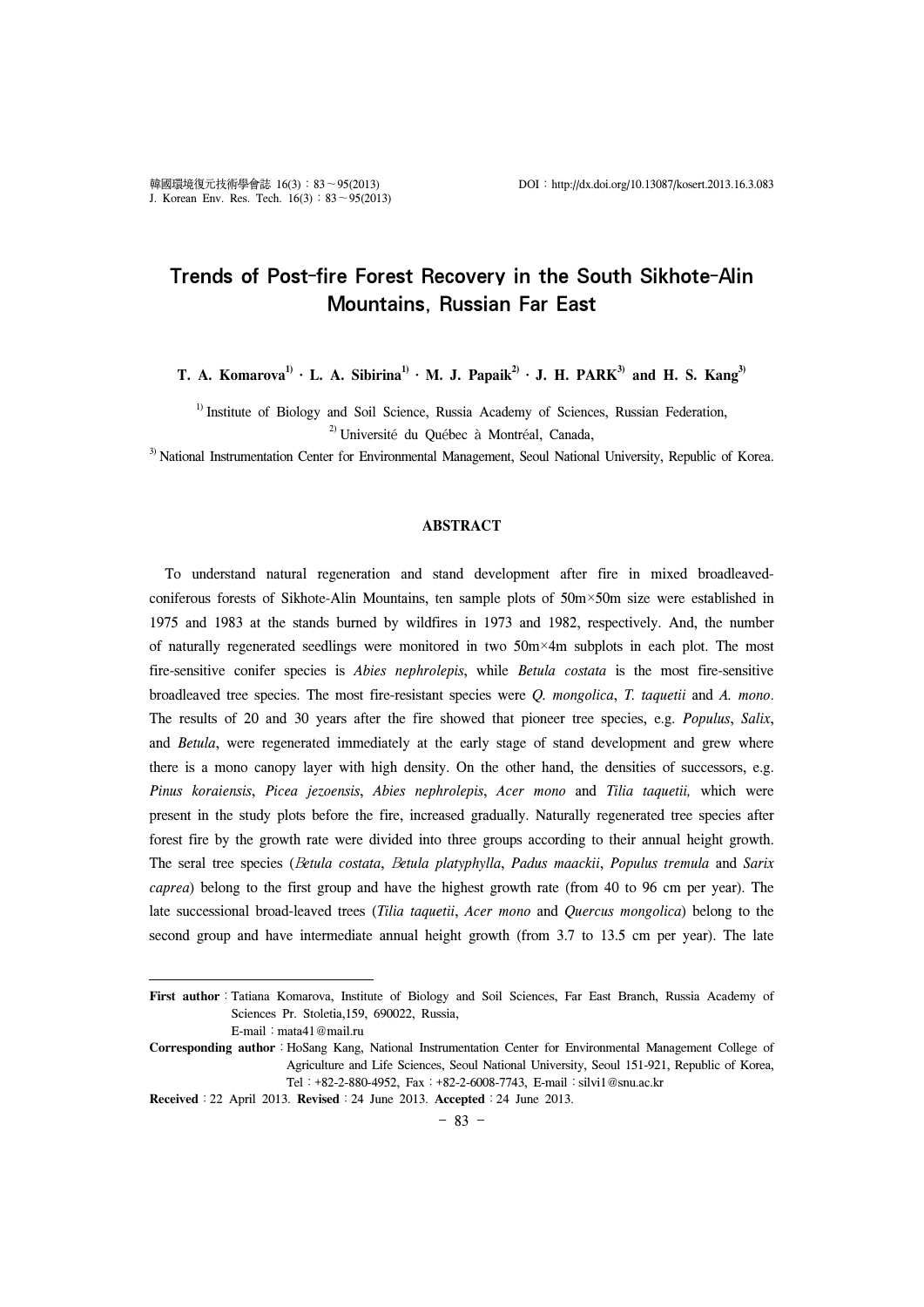successional coniferous species (*Picea jezoensis*, *Pinus koraiensis* and *Abies nephrolepis*) form the third group and have the least annual height growth (from 1.4 to 3.5 cm per year).

Key Words:*forest fire, Russian Far East, natural regeneration, fire-sensitive species, fire-resistant species, forest succession.*

#### I. INTRODUCTION

The wildfire is an important source of disturbance in the mixed forests of the South Sikhote-Alin Mountain in the Russian Far East, often resetting the old-growth forest stands to early successional conditions. Forest fire has always been present as a natural component in this forest ecosystem with fire frequency, which has been estimated to be 100-200 years (Mishkov and Starodumov, 1982; Sverlova and Kostyrina, 1985; Sheingauz, 2004). The fires in these forests are characterized by discrete and regular pulses of severe stand-replacing fires, and they essentially create the cyclical pattern of stand development (Kolesnikov, 1956). The stand development proceeds from the immediate post-fire pioneer grass-shrub communities through the intermediate second-growth stands to the native broadleaved forests, which are more susceptible to severe stand-replacing fires than communities of the earlier successional stages. This pattern of fire followed by the relative disturbance-free periods of up to 200 years serves as the essential characteristic of forest dynamics maintaining biodiversity in this region.

The influence of fires on the forest succession has been studied in all forests subjects (Clements, 1928, 1949; Agee, 1993; Pyne, 1995; Shumway *et al*., 2001; Guyette and Spetich, 2003). This includes a number of studies that have focused

on the post-fire development of deciduous broadleaved-Korean pine forests in the Russian Far East (Solodukhin, 1952, 1956; Mishkov and Starodumov 1982; Komarova, 1992). In spite of many studies on forest fires, few of them explicitly has explored the importance of variation in fire severity on the post-fire stand dynamics. The objective of this study is to understand the dynamics of post-fire stands and subsequent stand development after fire across the range of fire severity and habitat conditions.

### II. MATERIALS AND METHODS

#### 1. Study area

**1) Abiotic environment**

The research was conducted from 1975 to 2004 in the Verkhneussuriskiy Station(VUS), which is located in Pravaya Sokolovka River Basin (tributary of Ussuri River) (Figure 1).

The topographic relief is mainly low to middle-uplands ranging between 500-850m above sea level (a.s.l.) with mountain ridges aligned along general direction northeast-southwest. The climate is influenced by the monsoon air circulation and characterized by cold, snowy and sunny winter, and hot and rainy summer. Mean annual precipitation is 700mm with more 80% falling between June and September. The higher range of temperature covers 37 to 39°C in July-August, and the lower range covers -45 to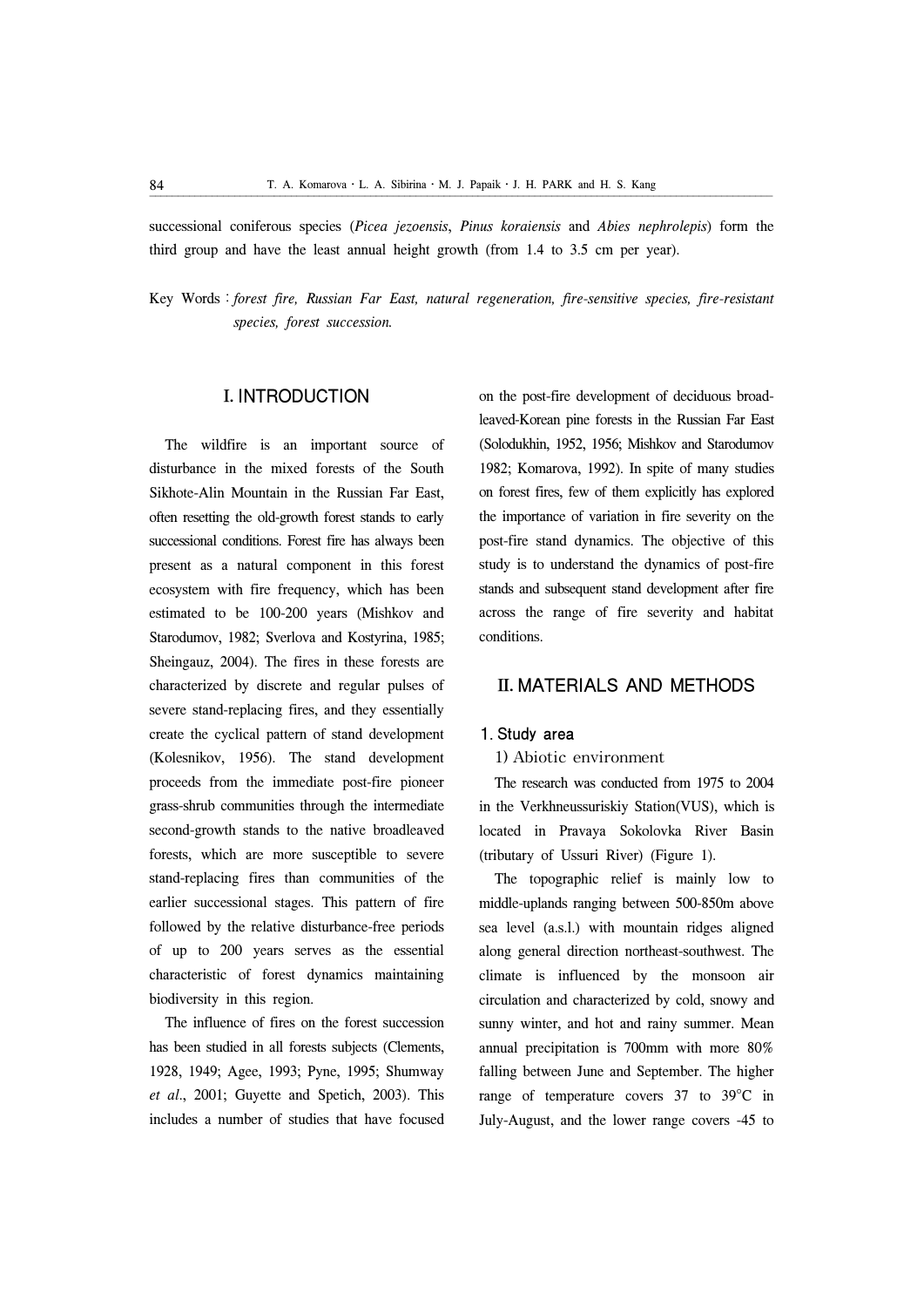

**Figure 1.** Location map of the study area and sites.

-48°C in January, with an overall mean at 0°C. Approximately 98% of the region is broadleavedconiferous forest. Korean pine (*Pinus koraiensis*) is the most common tree species at lower elevations sometimes forming single species mono-layer stands, but the broadleaved-coniferous forests is characterized by multi-species and multi-layered stands of Korean pine mixed with several broadleaved species, including *Quercus mongolicae*, *Tilia taquetii*, *Acer mono*, *Acer tegmentosum,* and *Ulmus laciniata* etc. At elevations higher than 800m a.s.l. the broadleaved-Korean pine forests are replaced by dark coniferous fir-spruce forests, primarily consisting

of *Picea jezoensi*s and *Abies nephrolepis*. These taiga forests are characterized by a comparatively simple structure and homogeneous composition. The transition zone between the two forest types is a mix of dark coniferous-Korean pine forests formed by *P. koraiensis*, *P. jezoensis* and *A. nephrolepis*.

The major soil type is brown forest soil with well-developed fertile humus horizon. In forest areas in the South of Primorskiy Krai this soil reaches 800-900m a.s.l. The inconsiderable process of podzolization has rather similar characteristic of Korean pine-dark coniferous forests.

#### **2) Post-fire sites**

The fire ignition is highly influenced by human activity, weather and forest conditions. The frequency and intensity of fires depend on the type of the fuel sources, which is directly correlated with forest vegetation and site conditions. Sheshukov (1967) classified the fuel sources into 17 types in the Russian Far East and reported that the fuel sources directly depend on the stand density while fire danger is correlated to slope direction. The most dangerous areas are dry insolated slopes with the least being shadowy slopes and valleys.

The xeric and meso-xeric oak-Korean pine forests, which grow on the steep southern slopes, have the greatest fire hazard. The fire season begins just after snow melt in spring and continues through to late autumn. The spring fires are mostly short-term ground fires. However, autumn fires are characterized by long-term ground fires that sometimes transfer to become crown fires. An autumn fire occurred on September and October in 1982 that covered about 15 ha in forests of different types. On the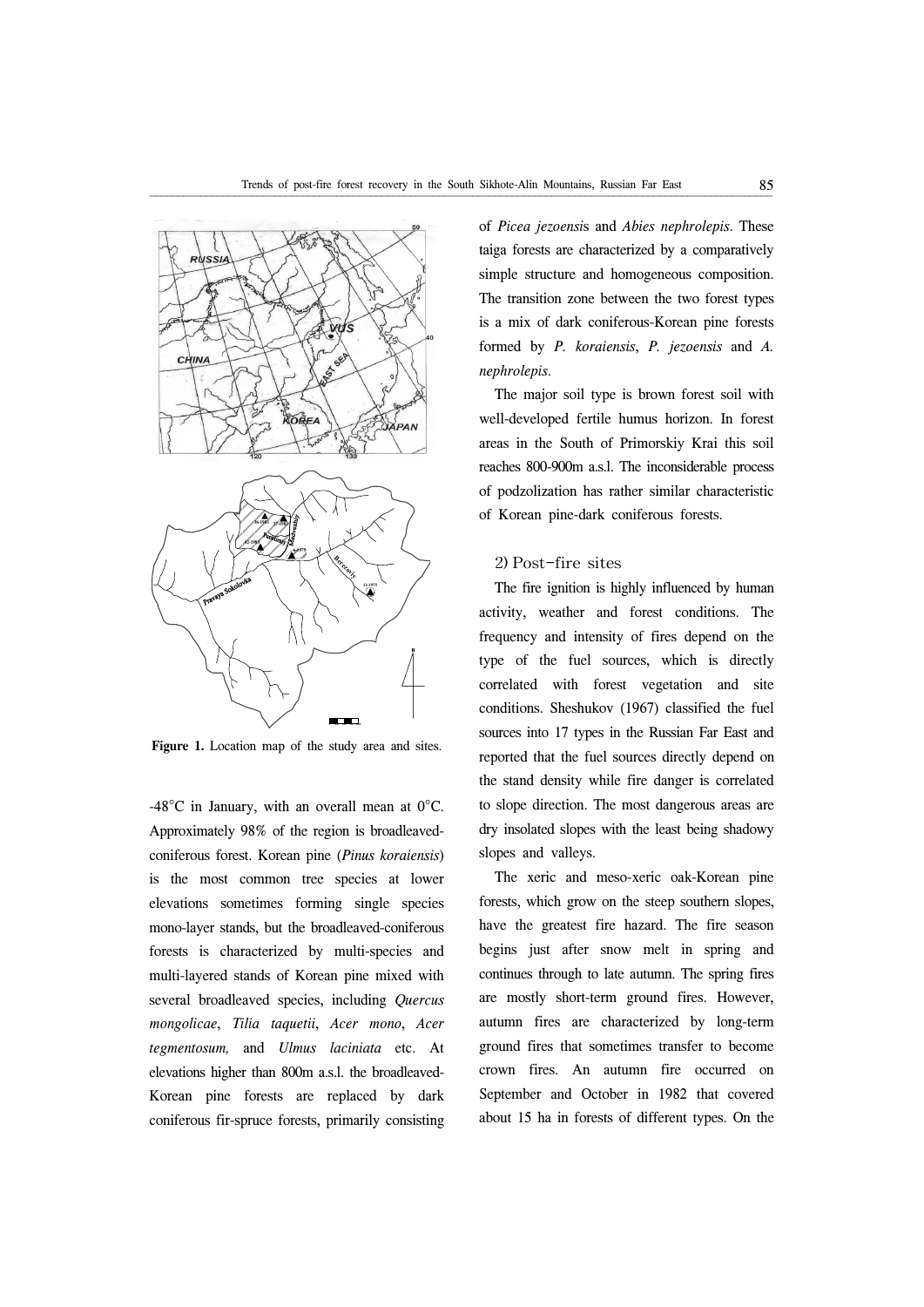top of the steep slope at the elevation of 650-670m, a steady ground fire turned into intensive crown fire in meso-xeric *Rhododendron mucronulatum*-oak-Korean pine forest, where the sample plot (s.p.) 42-1984 was established. Before the fire, the forest consisted primarily of *P. koraiensis* and *Q. mongolica* with some *T.* 

*taquetii*, *Betula platyphylla*, *P. jezoensis* and *A. nephrolepis*. The crown fire caused considerable disturbance to tree crowns combusting almost 100% of pine needles, oak leaves and their smaller branches. Tree trunks were burnt up to 16-18m high and only some individuals of *Q. mongolica* were survived. As the result of this

| # Sample<br>plot ID/<br># Section | Location                                       | Year<br>of fire | Slope<br>aspect | Gradient<br>(degree) | Elevation<br>$(m$ a.s.l.) | Forest type                                                                              | Degree of disturbance<br>by fire                |
|-----------------------------------|------------------------------------------------|-----------------|-----------------|----------------------|---------------------------|------------------------------------------------------------------------------------------|-------------------------------------------------|
| 6-1975/sec.1                      | $44^{\circ}$ 02 $'$ 04 $''$ N<br>134°11 '06" E | 1973            | <b>SW</b>       | $20 - 25$            | 550-570                   | Xeromesophytic Schisandra<br>chinensis-Corylus<br>mandshurica oak-Korean<br>pine stand   | strongly destroyed by<br>steady ground fire     |
| 6-1975/sec.2                      |                                                |                 | NW              | $20 - 25$            | 560-580                   | Mesophytic broadleaved-Korean strongly destroyed by<br>pine liana-mixed shrubby stand    | steady ground fire                              |
| 6-1975/sec.3                      |                                                |                 | <b>SW</b>       | $20 - 25$            | 560-570                   | Xeromesophytic Schisandra<br>chinensis-Corylus mandshurica<br>oak-Korean pine stand      | fractionally destroyed<br>by slight ground fire |
| 6-1975/sec.4                      |                                                |                 | <b>SW</b>       | $20 - 25$            | 550-570                   | Xeromesophytic Schisandra<br>chinensis-Corylus<br>mandshurica oak-Korean pine            | undisturbed control<br>stand                    |
| 6-1975/sec.5                      |                                                |                 | S, SW           | $30 - 35$            | 600-610                   | Xeromesophytic Schisandra<br>chinensis-Corylus<br>mandshurica oak-Korean pine            | strongly destroyed by<br>steady ground fire     |
| 6-1975/sec.6                      |                                                |                 | S, SW           | 30-35                | 590-600                   | Xeromesophytic Schisandra<br>chinensis-Corylus mandshurica<br>oak-Korean pine stand      | fractionally destroyed<br>by slight ground fire |
| 6-1975/sec.7                      |                                                |                 | S, SW           | $30 - 35$            | 590-610                   | Xeromesophytic Schisandra<br>chinensis-Corylus mandshurica<br>oak-Korean pine            | undisturbed control<br>stand                    |
| 36-1983                           | 44°03 ' 05 " N<br>134°10 ' 51 " E              | 1982            | S               | $20 - 25$            | 660-680                   | Xeromesophytic Schisandra<br>chinensis-Corylus mandshurica<br>oak-Korean pine stand      | strongly destroyed by<br>steady ground fire     |
| 37-1983                           | 44° 02 $'$ 48 $''$ N<br>134°11 ' 12 " E        | 1982            | <b>NE</b>       | 10                   | 550-575                   | Hygromesoptytic<br>broadleaved-dark-coniferous-<br>Korean pine grass-sedge-fern<br>stand | strongly destroyed by<br>steady ground fire     |
| 42-1984                           | 44° 03 ' 05 " N<br>134°11 '08" E               |                 | S               | 36                   | 580-600                   | Mesoxerophytic Rhododendron<br>mucronulatum oak-Korean pine<br>stand                     | strongly destroyed by<br>crown fire             |

**Table 1.** Stand characteristics and fire situation of permanent sample plots (s.p.).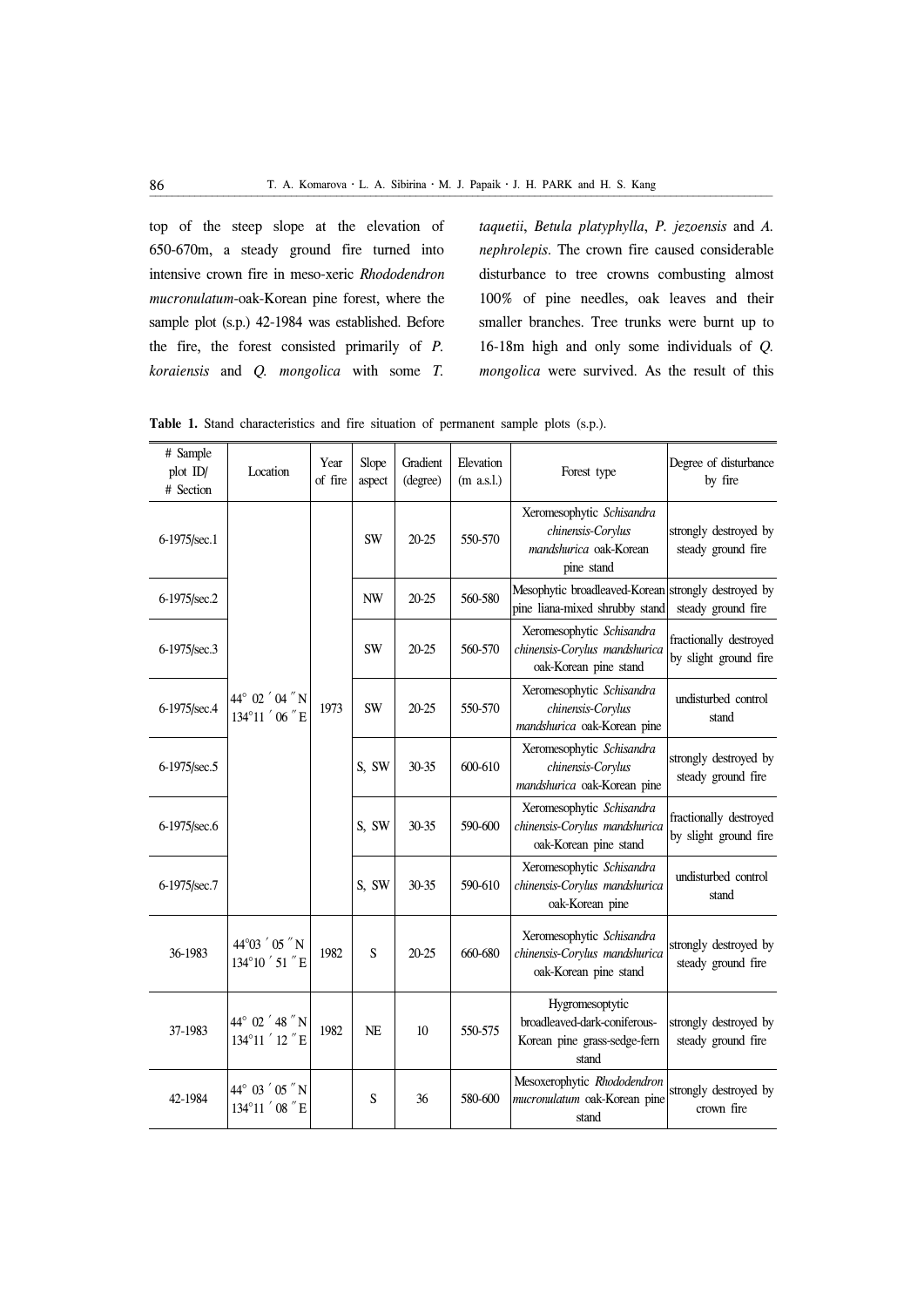crown fire, forest litter, herbaceous layer, seedling and saplings were almost completely destroyed. These stands were disturbed by an intensive forest fire about 200 years ago. The characteristic of this site before the crown fire is given in the Table 1.

Xero-mesic oak-Korean pine stands with mixed shrubs on steep and medium slopes are also highly prone to fire. The deep and soft litter layer and thin growing herbaceous cover promote quick fire expansion. We established plot 36-1983 in a stand that suffered an autumn fire in 1982 that spread throughout the xero-mesic *Schisandra chinensis*-*Corylus mandshurica*-oak-Korean pine forest located at the top of the steep slope. The stable ground fire completely burned out the deep litter layer, seedlings, saplings and most of the herbaceous cover.

Most fires in the mesic broadleaved-Korean pine forest occur in spring and autumn; in summer the dense forest floor vegetation usually prevents the spreading of fire. We established plot 6-1975 in a stand where an intense summer fire occurred in 1973 on the extended slope of the elongated "nose edge" in the watershed between two rivers. Burn stand covered 2 ha and consisted of two different forest types that were completely destroyed by the fire (Table 1).

Mortality varied in the xero-mesic oak-Korean pine stand located on the south-west and southern slopes. We established seven sections in this plot to capture the variation in the effects of fire. Sections 1, 3 and 4 are mid-slope with slope between 20-25 degree and an elevation of 550-570m. Sections 5, 6 and 7 are located on the upper slope with 30-35 degree slope and elevation of 590-610m. Sections 4 and 7 are in the late stage of succession and are considered to be the undisturbed control stands, since the last major

fire occurred about 200 years ago.

The mesic broadleaved-Korean pine-lianamixed shrubby stand (plot 6-1975 section 2) was severely burned with completely disturbed ground layer and intensively damaged tree layer. After the intensive ground fire, the few survivors were all broadleaved trees (e.g., *Q. mongolica* and *T. taquetii*), while all coniferous species were damaged by fire and died. Leaf litter, herbaceous cover, seedlings and saplings were mostly destroyed by fire. There were only some little spots of herbaceous cover left with sedge, fern and herbs. Regeneration primarily came from seed sources in neighboring stands located at higher elevations along the slope.

The higher elevation hygro-mesic broadleaveddark coniferous-Korean pine forests growing on the gentle slopes and flood plain terrace are characterized by a comparatively low fire hazard (Starodumov, 1966) and by a mosaic of burned litter and herbaceous cover, which results from the uneven distribution of fuel sources in the plots with an abundance of dry pine needles and hardwood leaves. In these stands the litter layer usually burns down to the mineral soil exposing tree roots, to which all coniferous trees are sensitive. In 1982 an autumn ground fire swept through the hygro-mesic broadleaved-dark coniferous-Korean pine grass-sedge-fern stands growing on the shallow slope of the Medvedzhiy river elevated terrace at an elevation of 550-575m, where s.p. 37-1983 was established. The soil was periodically humid and alluvial with a humus horizon of 6-8cm. These stands were harvested using selective cutting mostly of large-sized *P. koraiensis* in 1968-1969. Stand cover was 0.8-0.9 with three layers. In the upper layer (crown cover:  $0.5$ , average height:23-25m, average diameter: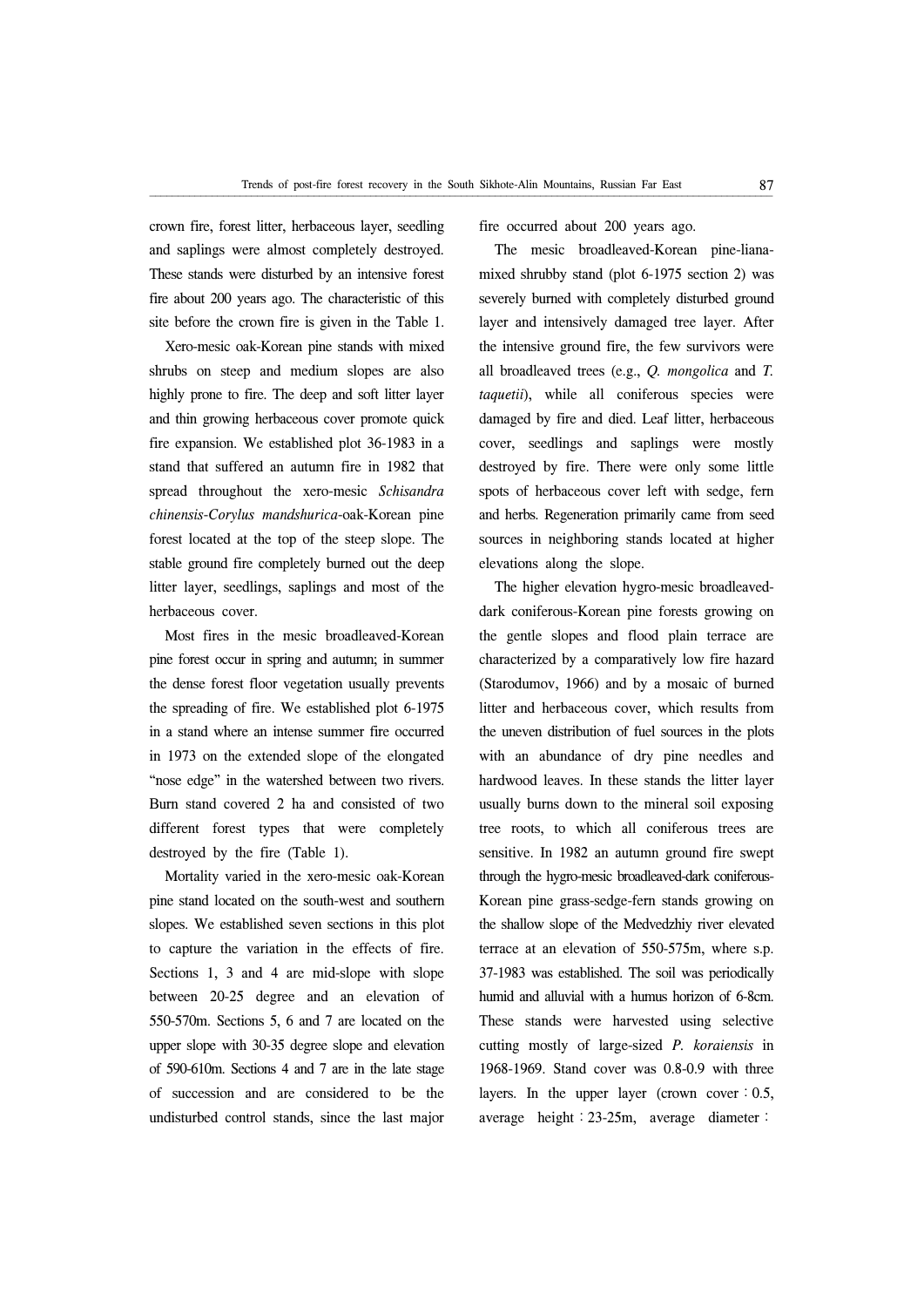30-40cm), *P. jezoensis* dominated with an admixture of *P. koraiensis*, *T. taquetii* and *B. costata* ; in the middle layer (crown cover: 0.3-0.4, average height between 16-18m) was formed by *A. nephrolepis* and *A. tegmentosum*. In the lower layer (crown cover: 0.3, height: 12-14m) was dominated by *A. nephrolepis*, *P. jezoensis* and *Acer ukurunduense*.

#### 2. Methods

We established ten sample plots of 0.25 ha (50m×50m) in different stands disturbed by forest fires in 1982 and 1973, respectively. All individual trees greater than 2cm in DBH were numbered and mapped. Seedlings were divided into 10-50cm size classes and counted in two 50m  $\times$  4m subplots in each plot. Trees were classified into three fire effect categories  $: 1$ ) undamaged, 2) damaged, and 3) dead. For trees classified as damaged, the fire scar height on the stem and the degree of damage to the root system were determined using the procedure developed by Starodumov and Tsibukov (1969) and Sheshukov *et al*. (1978). The fire scars height on the stems were divided into 5 classes by the size  $: 0.1-0.5;$ 0.6-1.0; 1.1-2.5; 2.6-5.0; and more than 5.0m. Depending on the damage degree of a cambium in the basis of trunks, 3 groups have been allocated: 1) weak damaged by the violation of not more than 25% of the trunk circumference; 2) medium damaged:26-50%; and 3) strongly damaged: more than 50%. Dynamics of tree mortality has been assessed by the annual revisions on the total percentage of drying trees from original number of each species at the first 10 years after the fire, and then at intervals of 2-5 years.

Scientific names of all the species are

referenced from the "Vascular Plants of Soviet Far East" (Volumes. 1-8 1985-1996).

## III. RESULTS AND DISCUSSION

### 1. Impact of fire on standing trees

The early stage of succession after fire depends in large part on the composition of the survivors of the pre-fire timber stand. Not all of the trees die because of the fire. Some trees get damaged or even undamaged trees die soon after the fire due to strong winds, fungal infection and insect damages that occur soon after a fire.

One year after fire in the xero-mesic oak– Korean pine stand (s.p. 36-1983) about 50% of



Figure 2. The effect of fire on woody species in the burned stands in the xero-mesic oak-Korean pine forest (A) and hygro-mesic broadleaveddark coniferous-Korean pine forest (B)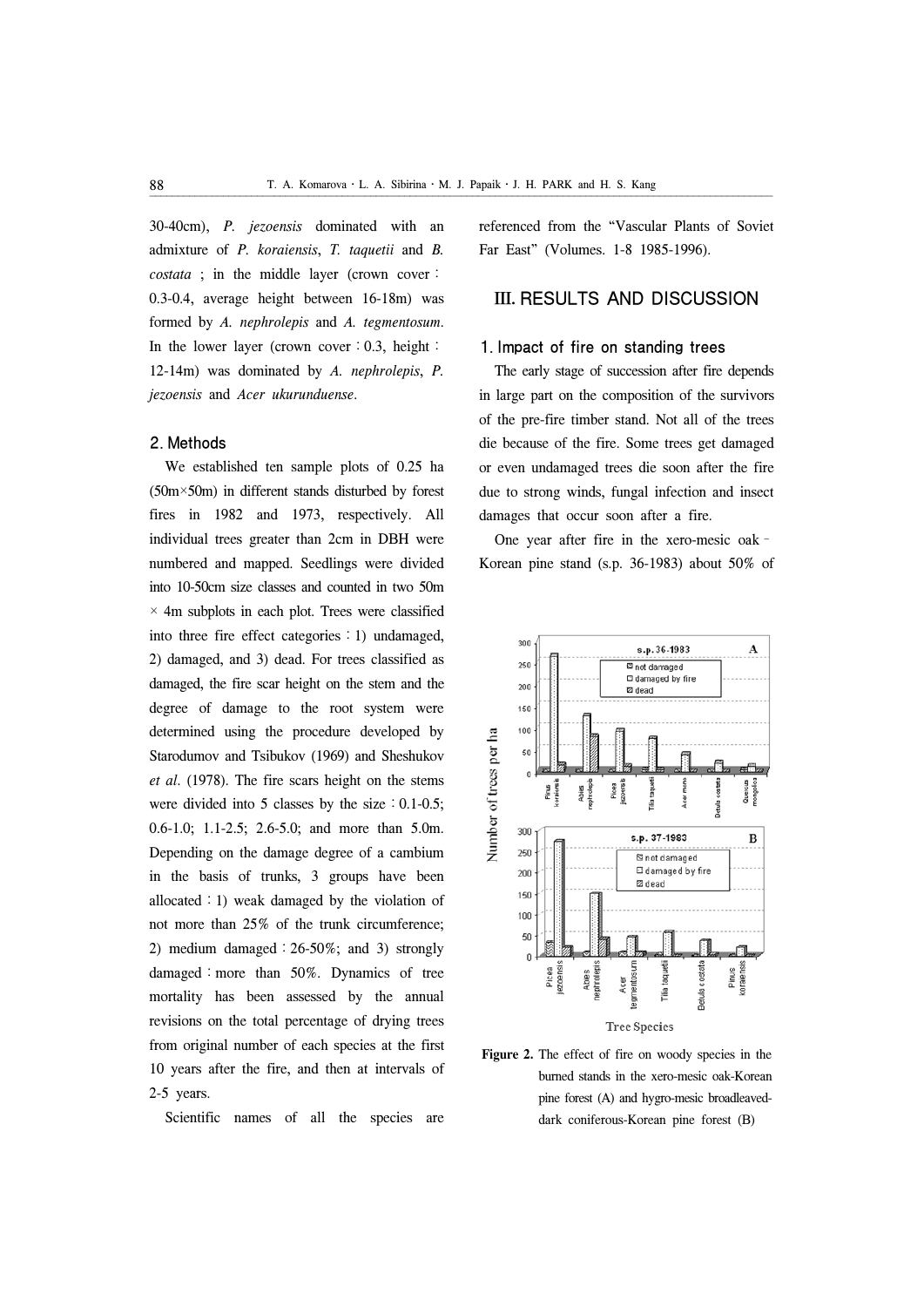trees had root damage, the stem and roots were damaged in 20% of trees, 15% of trees had stem damage, and only two species (*Q. mongolica* and *T. taquetii*) were survived (1 each) that were undamaged by the fire (Figure 2).

In broadleaved-dark coniferous-Korean pine stands (s.p. 37-1983), 7% of trees were undamaged, 62% had damaged root systems, about 8% of trees had fire scars on the stem, and almost 10% of trees had fire damage to both stems and roots. The year following the fire approximately 15% of the trees of oak-Korean pine stands and 13% in broadleaved-dark coniferous-Korean pine forests had died. These primarily consisted of *A. nephrolepis* and *P. jezoensis*. Stem scars reached to 5-6m on *A. nephrolepis* and *P. jezoensis* in both plots, while *P. koraiensis* were scarred only below 1m. Because they have finer branches and thin bark most young trees (less than 12cm DBH) of both broad-leaved and coniferous species have suffered from fire. The drying of large trees occurred most frequently as a result of the thermal damage of cambium at the base of the stem and root system.

Post-fire mortality characteristics among woody species in the burned oak-Korean pine stand (s.p. 36-1983) and broadleaved-dark coniferous-Korean pine stand (s.p. 37-1983) for 11 years after steady ground fire of 1982, and for 30 years after a low intensity ground fire of 1973 in the oak-Korean pine stand (s.p. 6-1975, section 3) reflects the number of the surviving trees of separate species to their pre-fire quantity (Figure 3).

Overall survival rate after six years on s.p. 36-1983 and s.p. 37-1983 was 25.7% and 14.6% respectively. The crown density was 0.2-0.3 in





both stands. A few trees of coniferous and broad-leaved species survived only in low intensity burned microtopes in the both stands. In the damaged *P. koraiensis* and *P. jezoensis* bark fell from the larger part of the stem, and the crown consisted of only smaller branches of the  $1<sup>st</sup>$  and 2 nd order. Dead *P. koraiensis* more than six years after the fire had either lost their apices or were entirely broken stems without crown. On some stems only the bases of the branches of the first order existed, bark became dark and cracked, the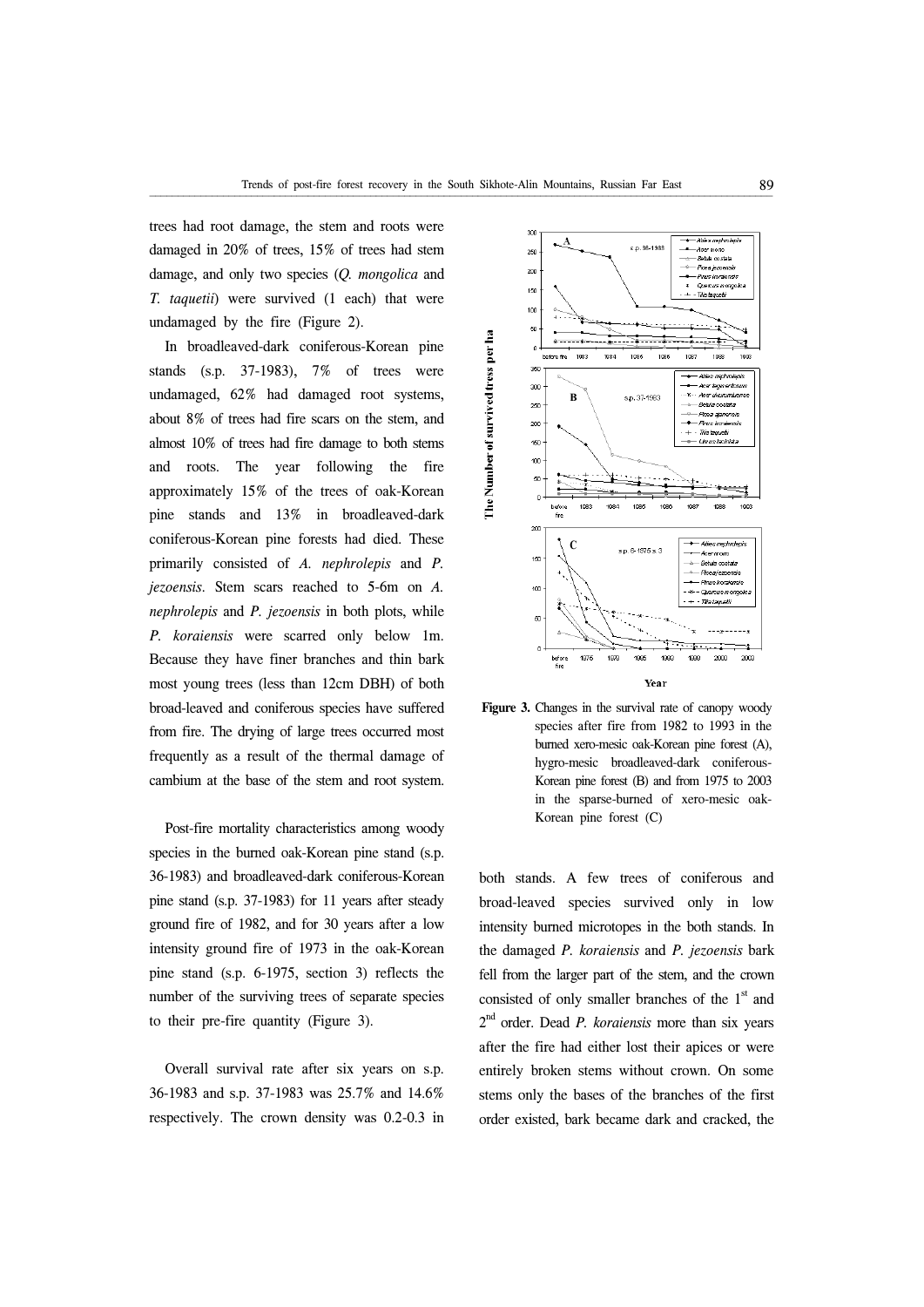process of mortality had begun. At 11 years after the fire 19.6% of all the original trees in s.p. 36-1983 remained viable, while 9.9% in s.p. 37-1983.

In the severely burned stand where few trees survived (s.p. 6-1975 section 3), crown density decreased from 0.3-0.4 to 0.2 by the  $20<sup>th</sup>$  year after fire (Figure-3C). The *P. koraiensis* mixed with *T. taquetii* and *Q. mongolica*, which made up the upper tree layer before fire, was absent. The survival *Q. mongolica* and *T. taquetii* had dead tops and were less than 20m in height. Few *A. mono*, which had dominated in the lower tree layer before fire, were found. In the  $30<sup>th</sup>$  year after the fire, section 3 of s.p. 6-1975 consisted mostly of *Q. mongolica* and had crown density of less than 0.1m. On section 5 of s.p. 6-1975 tree population decline continued longer than other sections and 30 years following fire canopy closure remained lower (0.3) than pre-fire (0.5) and consisted primarily of three species (*Q. mongolica*, *T. taquetii* and *A. mono*).

Studies in stands with different fire severity show that tree mortality after intensive ground fires continues for 3-5 years in the stands consisting primarily from *P. jezoensis* and *A. nephrolepis* stands (s.p. 37-1983) and for 6-7 years in broadleaved-Korean pine stands (s.p. 6-1975 sec. 1, 2, and 6, 36-1982). Post-fire mortality continues longer if the initial fire effects were less severe: for  $15-20$  years after a low intensity ground fire if survived trees have crown density between 0.3-0.4 (s.p. 6-1975, sec. 3) and for 25-30 years after slight ground fires if survived trees have crown density about 0.5 (s.p. 6-1975 sec. 5). The same pattern of post-fire

mortality in fir-spruce and broadleaved-Korean pine stands has been observed in other studies (Starodumov and Tsibukov, 1969; Sheshukov *et al*., 1978). Our study also reveals that the post-fire mortality rate of trees is higher in the first year after crown fire compared to areas exposed to ground fires. For example the crown fire of 1982 in mesoxerophytic oak-Korean pine-rhododendron stands (s.p. 42-1984) caused within one year the death of 99.6% of *P. koraiensis*, 80% of *B. platyphylla* and 77% of *Q. mongolica*.

On the basis of long-term monitoring of damage rate and destruction of trees growing on the sample plots, the sequence of the tree species along a fire-resistance scale has been elaborated (Komarova *et al*., 2005). The most fire sensitive conifer species is *A. nephrolepis*. This is probably due to its thin bark, higher resin content of needles, branches and stem, and shallow root system. *P. jezoensis* has similar, but less pronounced characteristics and is slightly less susceptible to fire. Species with thicker bark such as *P. koraiensis* are better able to survive at running ground fires. However, a thick dry layer of needles that covers surface roots burns easily, making this species prone to root damage in ground fires as well as other coniferous species. This often results in tree death due to the damage to the cambium layer of the roots and the base of tree. *B. costata* is the most fire sensitive deciduous tree species, followed in increasing order of fire resistance *A. ukurunduense*, *A. tegmentosum*, *B. platyphylla*, *Padus maackii*, *Fraxinus mandshurica*, *Ulmus laciniata*, *A. mono*, *T. taquetii*, *Q. mongolica*. The most fire resistant species, *Q. mongolica*, has comparatively thick bark capable of protecting the cambium layer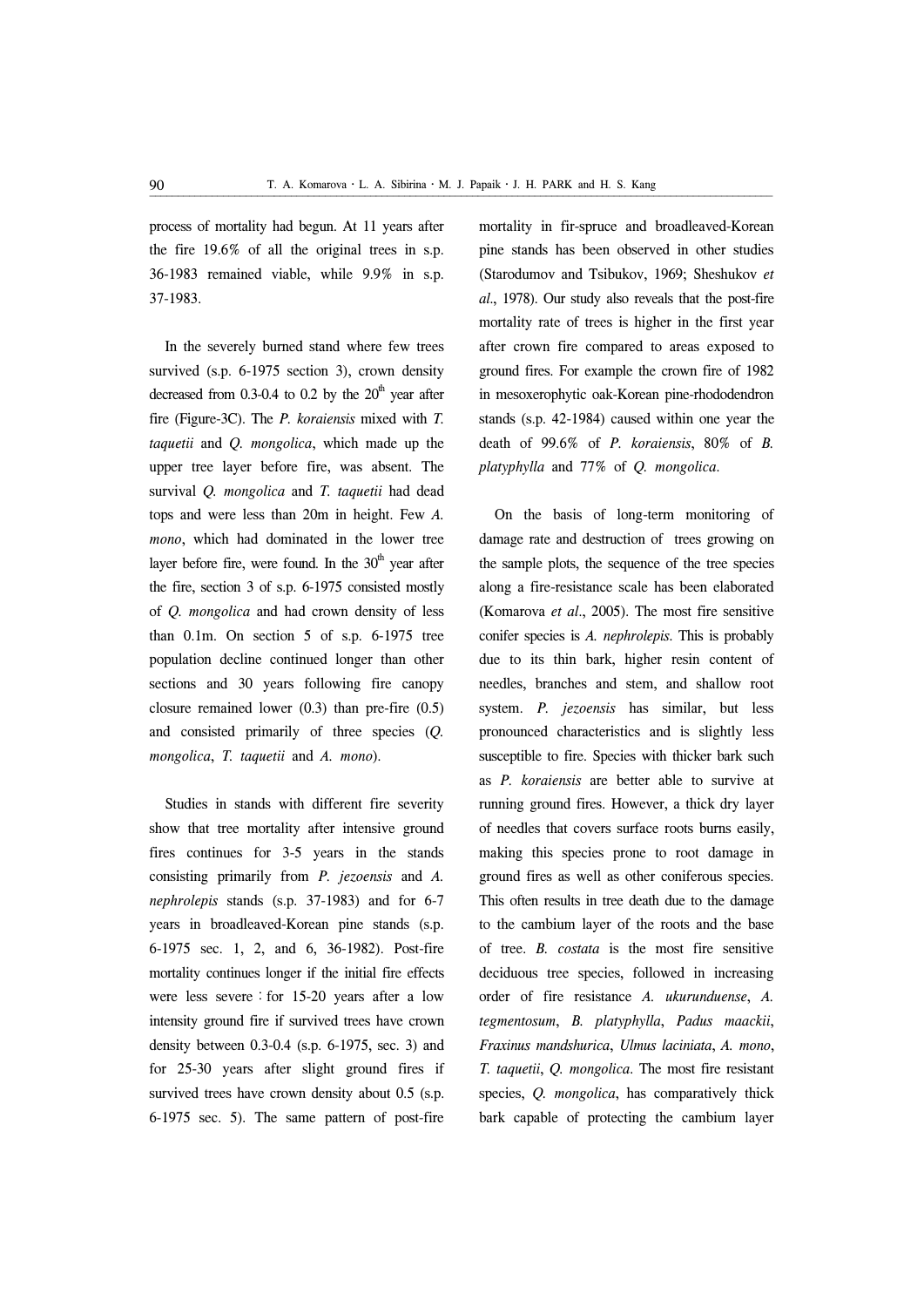from the overheating in all except the most severe fires. Mortality after ground fires is comparatively small. Our results are strikingly similar to the fire resistance scale reported in other studies for these forests (Solodukhin 1954, Starodumov, 1966).

# 2. Establishment and growth of the postfire regeneration of the tree species

Post-fire stand development is mostly generated within the 4 groups of plants  $:1$ ) survivors from the pre-fire stand; 2) those destroyed during fire, but regenerating due to dispersal of diaspores from neighboring stands; 3) those regenerating from sprouts or from dormant seeds preserved in soil; and 4) plants absent in original community but establishing from dispersal of diaspores delivered from outside the burned area. The determination on which species dominates at different times during succession after an intense fire is associated with the lifespan of the species: the shorter lived species dominate at the early stage, while the longer lived ones do at the later stage. Clements (1928) defined three major groups of species: initial, seral and climax species. Initial species (e.g., *Aralia elata* and *Sambucus racemosa* ) have the shortest life cycle and are found only the first few years after fire. The second group (i.e. the seral species) have longer life duration and occur at the later stages of succession reaching their greatest number of individuals and maximum productivity in the first and middle stages of post-fire recovery. Seral species usually form the new stands of second-growth forests. Climax species have a capacity for a long life and stable self-regeneration in the established second growth forests. The late stages of post-fire succession are generally formed by climax species, which make up the climax community.

The establishment and the growth of a new generation of trees depends on fire intensity and degree of damage on plant cover and litter. Burned sites usually have small-scale heterogeneity of microsites with various degrees of burning out of vegetation, litter and soil (with weak, moderate, strong and very strong disturbance to vegetation and litter), which matches with the four types of post-fire microtopes:1) with a comparatively well preserved plant cover and litter layer or disturbed less than 50%; 2) with partially preserved plant cover and litter layer or disturbed more than 50%; 3) with plant cover and litter layer destroyed, but with an undisturbed humus horizon; and 4) with plant cover and litter layer destroyed and a highly damaged humus horizon.

Spatial variation within post-fire communities has a significant influence on tree regeneration and the establishment of herbs and shrubs. Deciduous tree species dominated the extremely high and high intensively burned microtopes of s.p. 37-1983. The two-year growth was fastest for *Populus tremula*, *Populus koreana*, *Salix caprea*, *Salix taraikensis*, which reached the height of 80-100cm, whereas the two-year-old *B. costata* did not exceed the height of 20-30cm. Orthotropic shrubs; *S. racemosa*, regenerated dense thickets here did not concede on height to fast-growing young plants of aspens and willows in the first 5 years after fire. Even-age plants of birches, getting behind in growth from them, were severely suppressed their dense crown at this time and their 5-years saplings did not exceed 1.0m of height.

In the microsites with moderate and weak fire intensity, various herbaceous species, which regenerated vegetatively, formed dense herbaceous layers dominated by ferns (e.g., *Leptorumohra*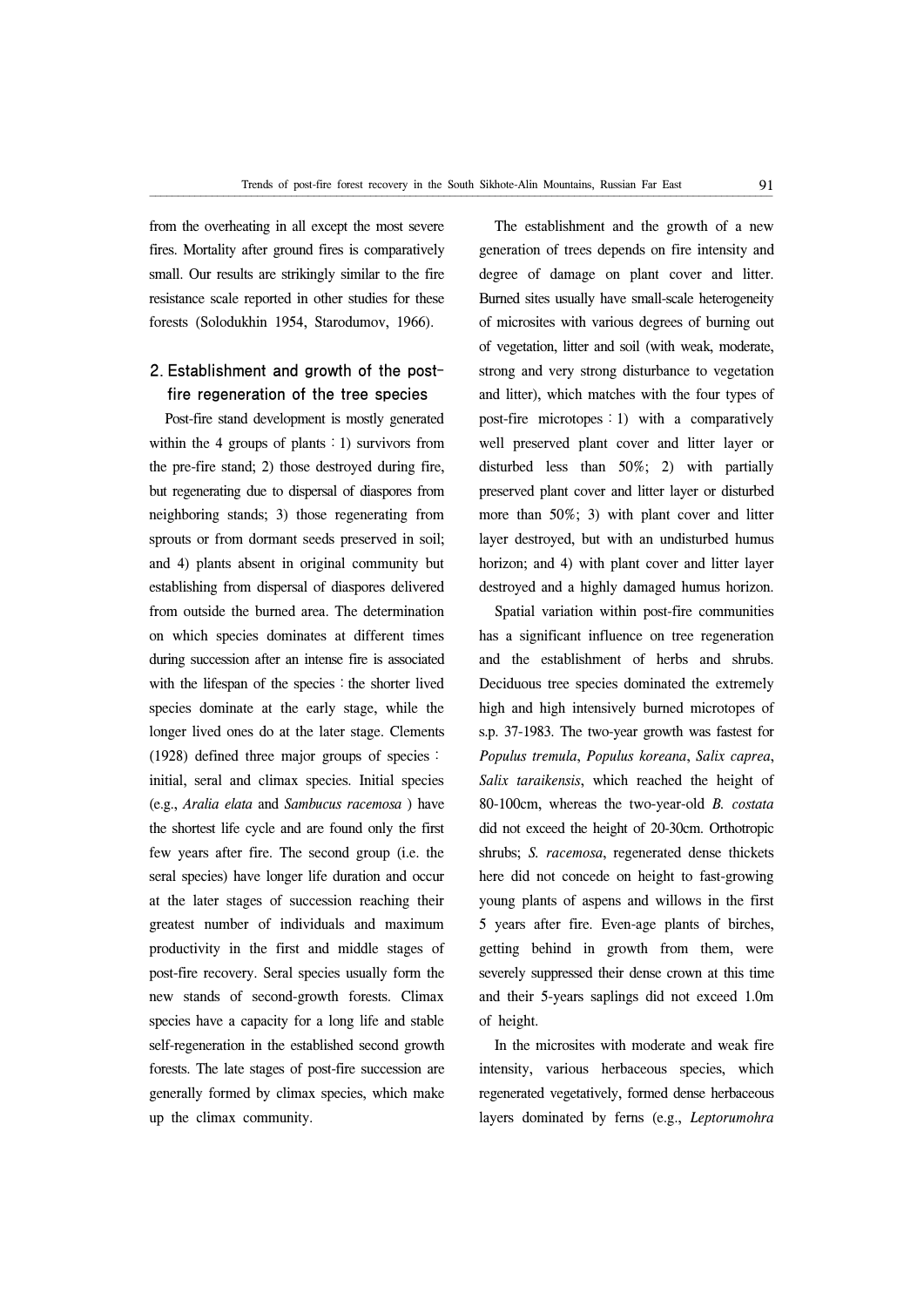

**Figure 4.** The effect of environments on the height-age relations of some seral species after forest fire.

*amurensis*, *Diplasium sibiricum* ) and sedges (e.g., *Carex xyphium* and С*arex Campylorhina* ). Few individuals of seral species grew where the main roots of coniferous trees burned. In these less severely damaged microtopes the average height of *P. tremula*, *P. korean*a, and *S. caprea* was 40-60 cm and *B. costata* was 5-10cm. In the following years growth of seral species was very high in the microtopes with high disturbance and the heights of *P. tremula*, *P. koreana*, *S. capre*a, *S. taraikensis* reached at total of 4.5-5.0 m by the 7<sup>th</sup> year after fire.

The rate of tree growth depends much on environmental conditions. Seral species are more plastic to different environments than climax species, however they also changed in response to environments. The height-age relations were revealed for young plants of some seral species growing on three permanent sample plots representing a wide variety of environmental conditions (Figure 4).

The height-age curves are differ for welldeveloped and suppressed saplings. In order to avoid considerable variations in the shape of the height-growth curves, we estimated only the well-developed young trees. *P. tremula* has lower sensibility to different environments, and its growth is faster than other seral species. *B. costata* is the most sensitive species to environment, and the rate of its growth considerably changes in different sites. The plants of this kind species usually prefer humid habitats and avoid very dry places. In 20 years growing after fire in meso-xeric oak-Korean pine forest (s.p. 42-1984) *B. costata* was not exceeded more than 2m in height and most part of these trees were died out.

The growth rate is one of the most important characters of seral and climax species. Based on the tables of the annual height increment coming out of our investigation on different burned sites, it becomes possible to make comparative calculations of mean annual height increment of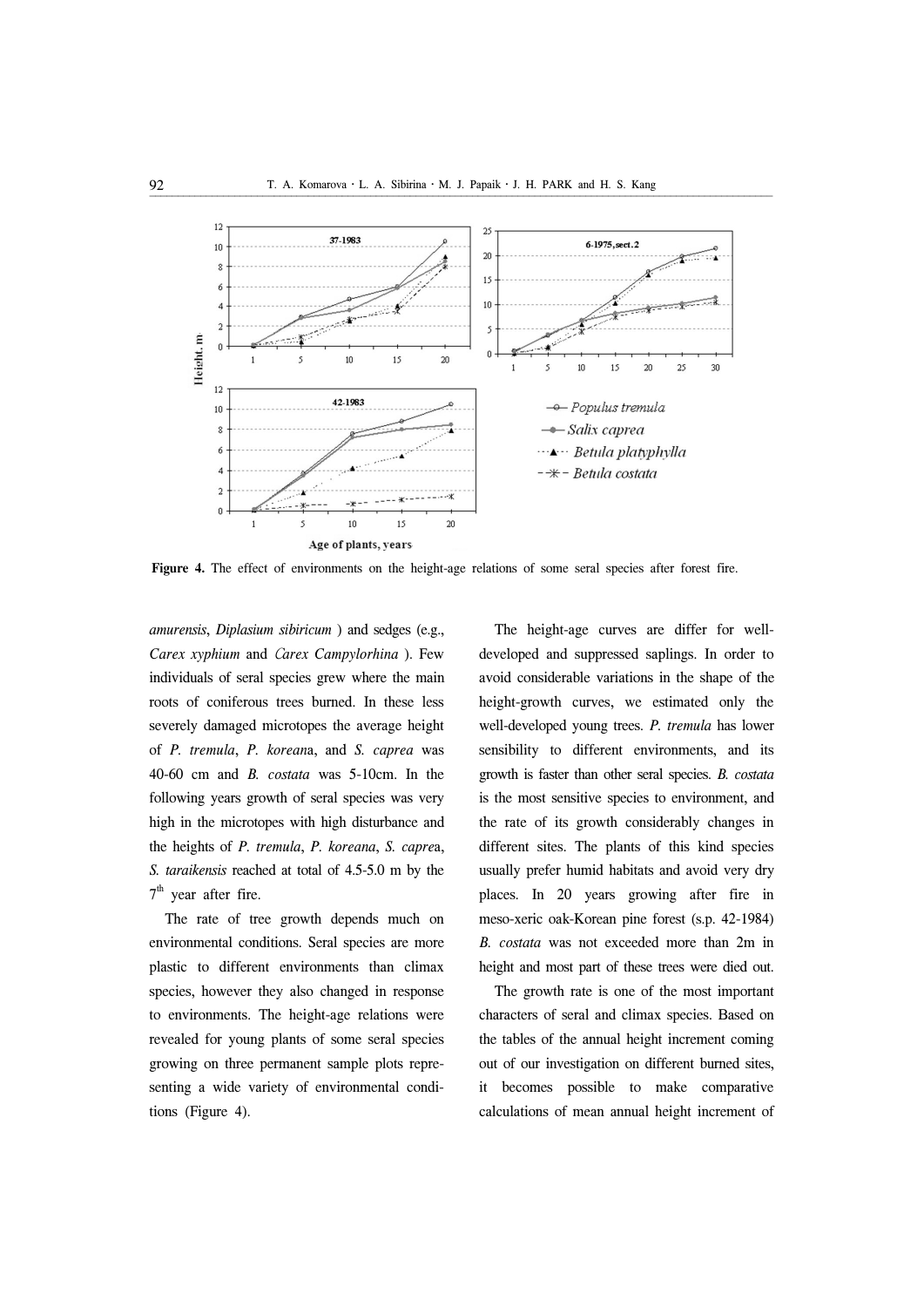young trees of different seral and climax species (Figure 5).

These woody species can be subdivided into three groups according to their annual height growth. All seral species (*B. costata*, *B. platyphylla*, *P. maackii*, *P. tremula* and *S. caprea*) belong to the first group and have the highest growth rate (from 40 to 96 cm per year). The climax broad-leaved trees (*T. taquetii*, *A. mono* and *Q. mongolica*) belong to the second group and have intermediate annual height growth (from 3.7 to 13.5 cm per year). The climax coniferous species (*P. jezoensis*, *P. koraiensis* and *A. nephrolepis*) form the third group and have the least annual height growth (from 1.4 to 3.5 cm per year).

As crown closure gets more dense, the competition for space, light, moisture, nutrients and minerals increases between young trees. The post-fire regeneration of even-aged individuals of



**Figure 5.** Mean annual height increment of natural regenerated seedlings at different stand ages along post-fire succession in the xero-mesic oak-Korean pine stand.

> 1–*Populus tremula*, 2–*Padus maackii*, 3– *Salix caprea*, 4–*Betula platyphylla*, 5– *Betula costata*, 6–*Acer mono*, 7–*Tilia taquetii*, 8–*Quercus mongolicae*, 9–*Picea jezoensis*, 10–*Pinus koraiensis*, 11–*Abies nephrolepis*

seral species develops a hierarchy of size with a few well-developed big saplings and large clump of suppressed individuals. The weak trees suppressed by stronger ones have diminished in the process of self-thinning. Natural thinning is the most clearly seen for the first 10 years after fire among seral species. We investigated the dynamics of post-fire regeneration for woody species during 22 years in the broadleaved-dark coniferous-Korean pine stand (Figure 6).

In the first year after fire there were 41.9 thousand seedlings per hectare of 18 woody species, dominated by *P. tremula* (45.4%) and *S. caprea* (24.5%). The germination of birch and coniferous seeds is facilitated by the high ash



Figure 6. Changes in the quantity of naturally regenerated tree stems less than 2cm diameter after fire (A-seral, B-climax species) for 22 years in the broadleaved-dark coniferous-Korean pine forest (s.p. 37-1983).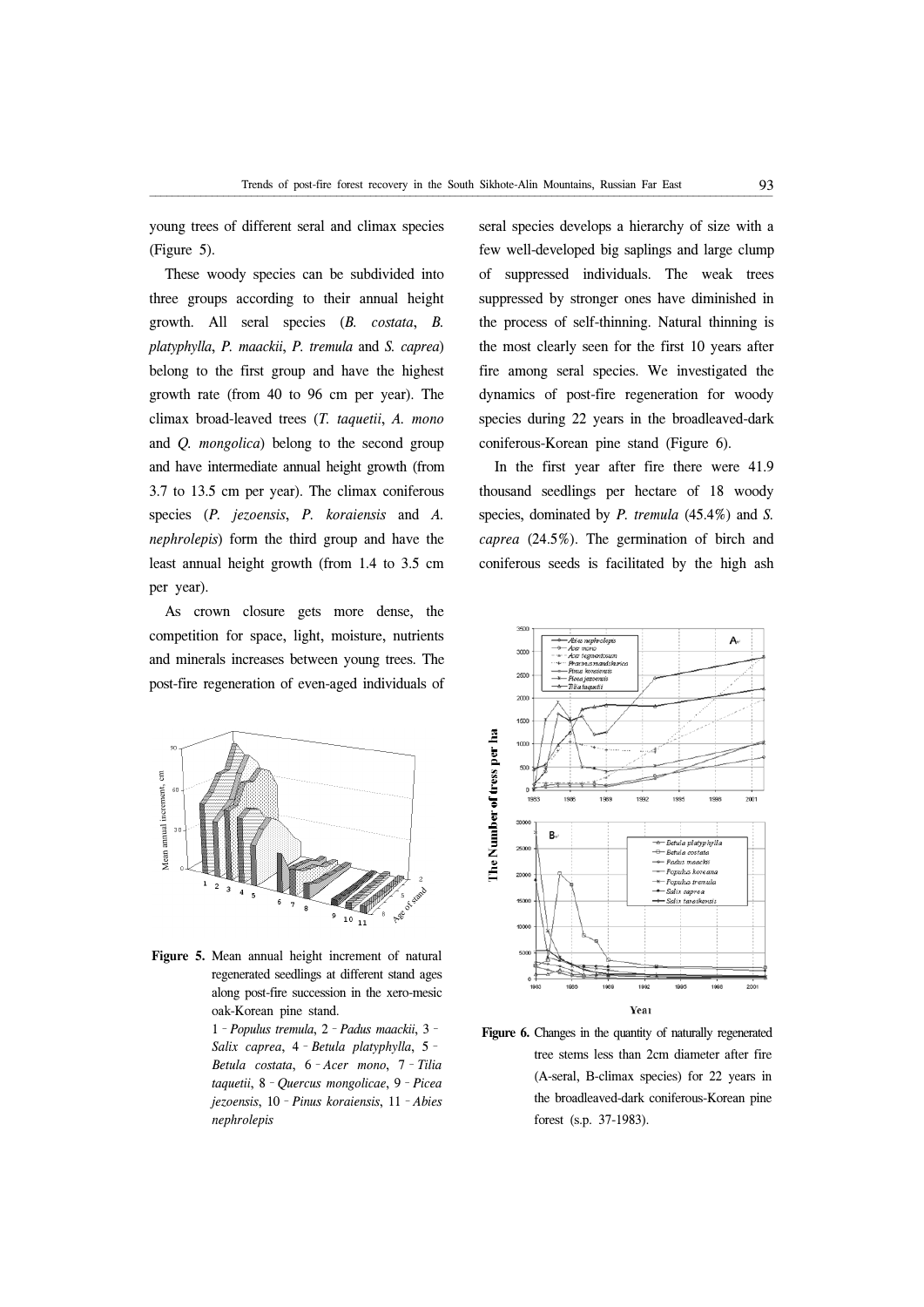content in burned soil. The total number of birch, fir and spruce seedlings increased considerably on the 2-year burn site to 253.8 thousands woody seedlings per hectare, and consisted primarily of *B. costata* and В*. platyphylla* (93.2%), and *P. jezoensis* and *A. nephrolepis* (4.3%). By the 22nd year after fire, only 1.7% of young *P. tremula*, 6.3% of *S. taraikensis*, 6.9% of *S. caprea* and 11.3% of *P. maackii* survived compared to the number of plants in the first year. By the  $30<sup>th</sup>$  year after fire in the broadleaved-Korean pine stands (s.p.6-1975, sect. 2), only 12.2%, 2.9%, 2.6% and 2.6% of the original seedlings of *P. tremula*, *S. taraikensis*, *B. costata* and *S. caprea*, respectively, survived.

By 22 years after fire in the broadleaved-dark coniferous-Korean pine stand, seral species formed a simple tree layer due to intensive natural thinning. As a result, the number of young seedlings of climax species began to increase. In s.p. 37-1983 the number of *T. taquetii* increased by 5.2 times, *P. koraiensis* by 21.9, *A. nephrolepis* by 24.5 and *A. mono* by 29.2 compared to the number of naturally regenerated young trees in the first year. In s.p. 6-1975 section 2, the development of young climax species was considerably inhibited by dense layer of herbaceous plants and shrubs. Only after a dense seral species layer subsequently formed that inhibited growth of light sensitive herbaceous plants and shrubs, climax species can be regenerated with less competition in the ground layer. In the 30<sup>th</sup> year after fire *T. taquetii* increased by 64.7%; *P. jezoensis* by 66.8%; *A. nephrolepis* by 70.4%; *P. koraiensis* by 78.4%; and *A. mono* by 89.7% compared to the  $2<sup>nd</sup>$  year after fire.

## IV. CONCLUSION

As a result of long-term monitoring on the stand dynamics, in broadleaved-Korean pine forests and in broadleaved-dark coniferous-Korean pine forest in the South Sikhote-Alin, Primorsky Krai, Russian Far East tree population decrease that had already existed before fire was continued for several years after fire. Furthermore, it was also convinced that the development of new generation of trees depends on the fire intensity, characteristics of tree species, number of survived trees, the initial post-fire abundance of herbaceous plants and shrubs, and the general forest-growing conditions as well. Tree mortality continued for 4-7 years after high intensity fires, while did for 20-30 years after slight fires if crown density of survived trees is 0.4-0.5. When crown density is more than 0.5, subsequent forest species composition was not changed by fire. The most fire-sensitive species was *A. nephrolepsis* among conifers and *B. costata* among deciduous species. The most fire-resistant species were *Q. mongolica*, *T. taquetii* and *A. mono*. The high growth rate of several species after intensive fires provided good conditions for the development of their first generation. The young generations of climax species have more comfortable conditions to grow at the burned stands where survived trees have crown density 0.4-0.5.

## LITERATURE CITED

- Agee, J. K. 1993. Fire ecology of Pacific Northwest forests. Island Press: Washington D.C.
- Clements F. E. 1928. Plant succession and indicators. Wilson: New York.
- Clements F. E. 1949. The dynamics of vegetation.